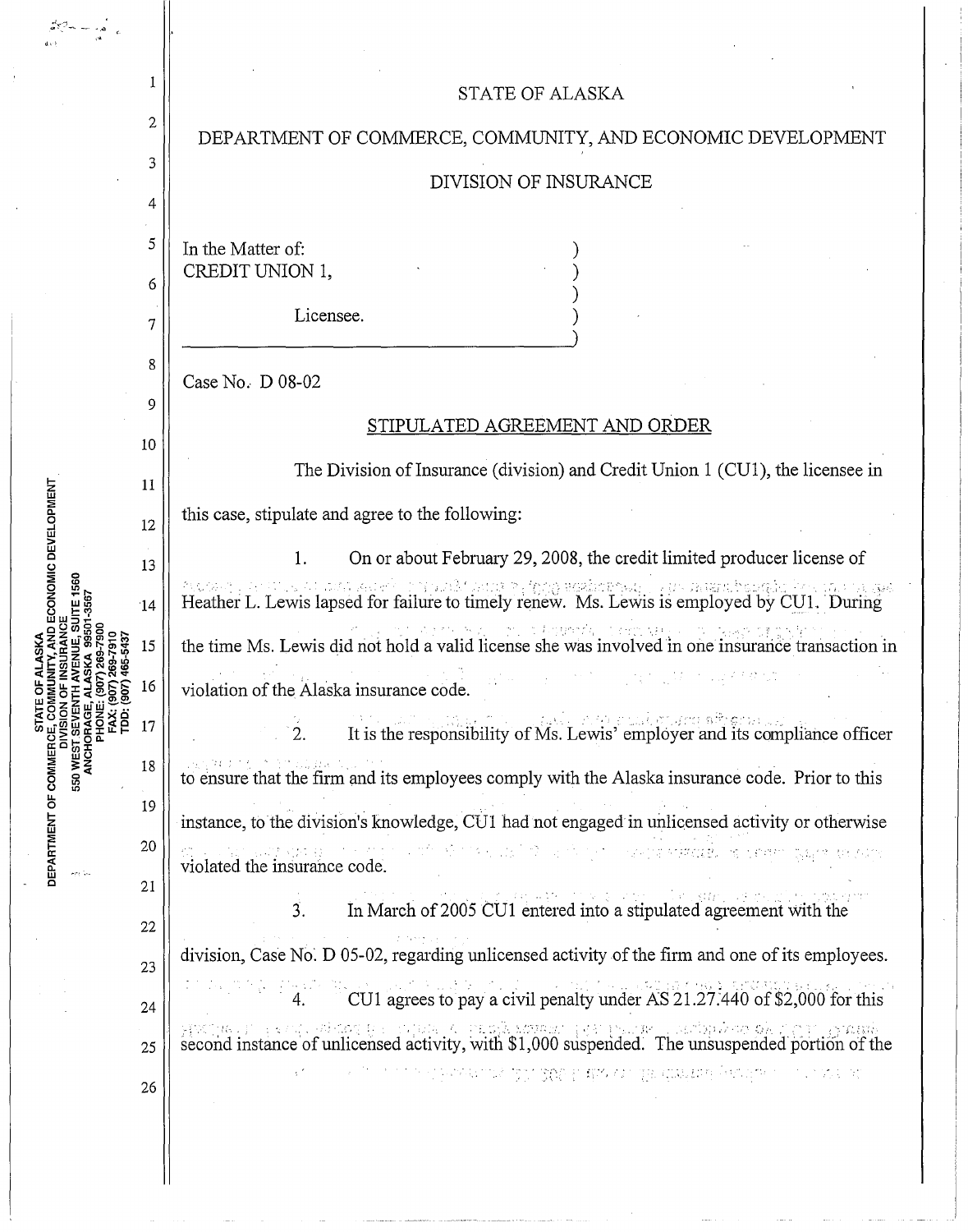penalty is payable at the time CUI is notified that the director has signed the order approving this agreement.

5. In the event CUI violates the insurance code or applicable regulations during the next two years, the suspended portion of the fine referenced in paragraph 4 will be reinstated. CUI also will be subject to any and all sanctions authorized by the insurance code  $7 \parallel$  including imposition of additional fines or penalties.

 $8 \parallel$  6. By signing this agreement, CU1 understands and agrees that any failure <sup>9</sup> to comply with the conditions ofthis agreement will be grounds to revoke, suspend, or not 10 **renew firm producer license #9149.** CU1 also understands and agrees that subsequent violations of the Alaska insurance code by the firm or any of the firm's employees, whether compliance officer as such violations we be considered wilful violations of the insurance code. within the next two years or later, will result in severe administrative action against CUI and its

and until the director signs the order approving the agreement. 7 CUi understands that this agreement is not binding on the parties unless

DATED:  $6/4$ 

DATED:  $5/30/08$ 

., .,

2

 $\mathbf{I}% _{t}\left| \mathbf{I}_{t}\right| =\mathbf{I}_{t}\left| \mathbf{I}_{t}\right|$ 

3

4

5

6

11

12

13

14

15

16

17

18

19

20

21

22

23

24

25

26

ND ECONOMIC DEVELOPMENT

DEPARTMENT OF COMMERO

**IM 025** 

DIVISION OF INSURANCE

SION OF INSURANCE By:

Program Coordinator

By: **CREDIT UNION 1** 

2